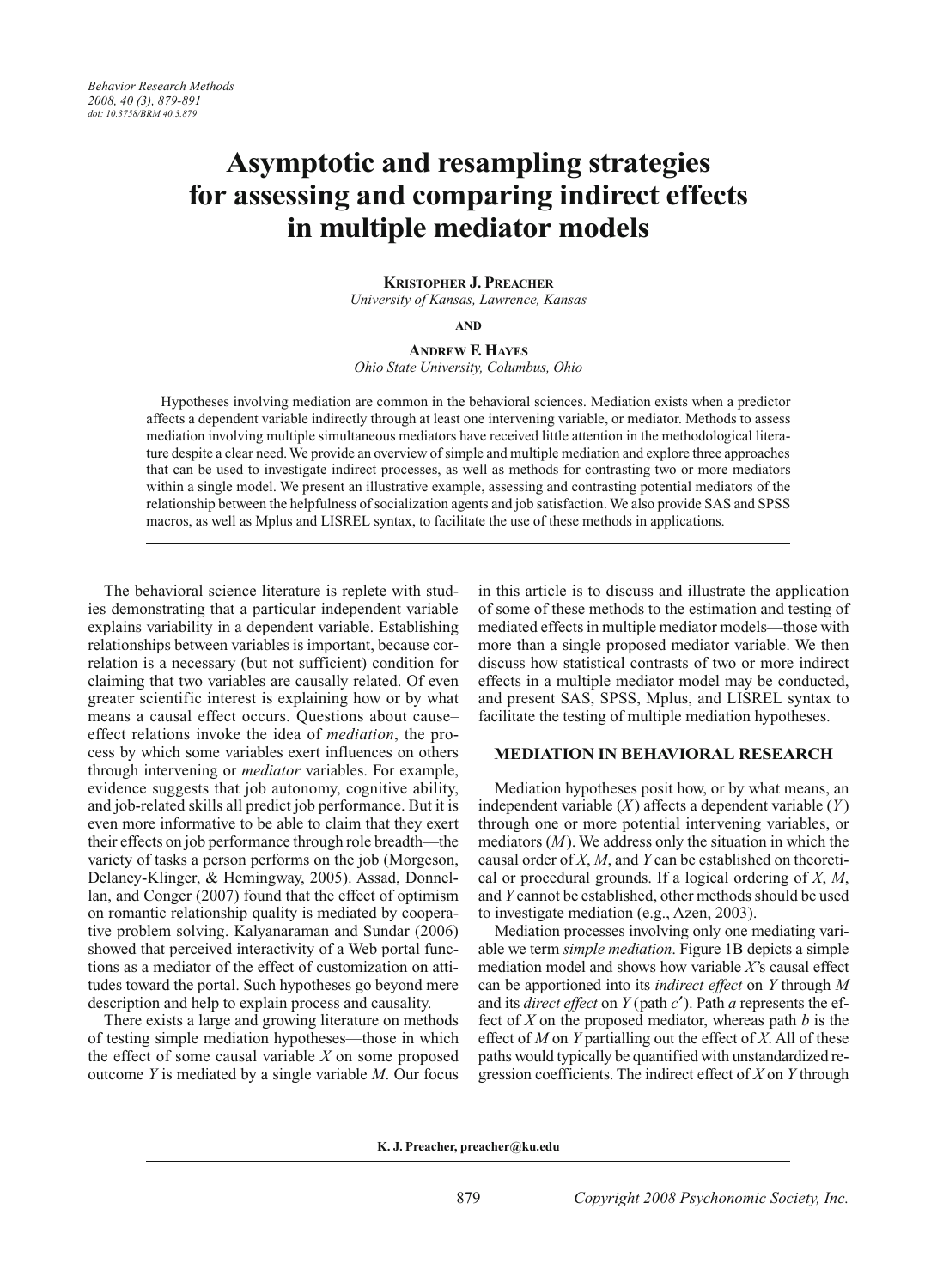

**Figure 1. (A) Illustration of a direct effect.** *X* **affects** *Y***. (B) Illustration of a mediation design.** *X* **is hypothesized to exert an indirect effect on** *Y* **through** *M***.**

*M* can then be quantified as the product of *a* and *b* (i.e., *ab*). The total effect of *X* on *Y* is quantified with the unstandardized regression weight *c* (Figure 1A). The *total effect* of *X* on *Y* can be expressed as the sum of the direct and indirect effects:  $c = c' + ab$ . Equivalently, *c'* is the difference between the total effect of *X* on *Y* and the indirect effect of *X* on *Y* through *M*—that is,  $c' = c - ab$ . These identities hold in regression and structural equation modeling (SEM) where *M* and *Y* are continuous, but not in cases where one or more of the dependent variables are binary; such situations require logistic or probit regression, in which case the identity does not hold (MacKinnon & Dwyer, 1993).

At least a dozen methods for testing hypotheses about mediation have been proposed (see MacKinnon, Lockwood, Hoffman, West, & Sheets, 2002, for an overview). By far the most commonly used is the *causal steps strategy*, popularized by Baron and Kenny (1986), in which the investigator estimates the paths of the model in Figure 1, using OLS regression or SEM, and assesses the extent to which several criteria are met. Variable *M* is a mediator if *X* significantly accounts for variability in *M*, *X* significantly accounts for variability in *Y*, *M* significantly accounts for variability in *Y* when controlling for *X*, and the effect of *X* on *Y* decreases substantially when *M* is entered simultaneously with *X* as a predictor of *Y*. As Kenny, Kashy, and Bolger (1998) note, however, the latter criterion will be satisfied when the first and third criteria are satisfied and when the signs of the effects are consistent with the proposed mediation process. With reference to Figure 1, these criteria essentially require paths  $a, b$ , and  $c$  to be significant and  $c'$  to be smaller than  $c$ by a nontrivial amount. However, some authors (Collins, Graham, & Flaherty, 1998; Judd & Kenny, 1981; Kenny et al., 1998; MacKinnon, 1994, 2000; MacKinnon, Krull, & Lockwood, 2000; Shrout & Bolger, 2002) have argued that a significant total effect of *X* on *Y* (quantified as *c* in Figure 1) is not necessary for mediation to occur.

Most other approaches to testing mediation hypotheses focus not on the individual paths in the mediation model but instead on the product term *ab*, under the logic that this product is equal to the difference between the total and direct effect. The Sobel test (Sobel, 1982, 1986), also called the *product-of-coefficients* approach, involves

computing the ratio of *ab* to its estimated standard error (*SE*). Numerous formulas have been proposed for estimating this *SE* (MacKinnon et al., 2002; Preacher & Hayes, 2004), but the differences among them usually have negligible effects on test outcomes. A *p* value for this ratio is computed in reference to the standard normal distribution, and significance supports the hypothesis of mediation.

Methodologists have taken issue with the use of the standard normal distribution for deriving a *p* value for the indirect effect, since the sampling distribution of *ab* is normal only in large samples. One strategy, the *distribution of the product* approach (see MacKinnon et al., 2002; Mac-Kinnon, Lockwood, & Williams, 2004), bases inference on a mathematical derivation of the distribution of the product of two normally distributed variables (Aroian, 1947; Craig, 1936; MacKinnon et al., 2004; Springer, 1979) and thus acknowledges the skew of the distribution of products rather than imposing the assumption of normality. SPSS, SAS, and R code are available for generating confidence intervals (MacKinnon, Fritz, Williams, & Lockwood, 2007).

*Bootstrapping*, a nonparametric resampling procedure, is an additional method advocated for testing mediation that does not impose the assumption of normality of the sampling distribution. Bootstrapping is a computationally intensive method that involves repeatedly sampling from the data set and estimating the indirect effect in each resampled data set. By repeating this process thousands of times, an empirical approximation of the sampling distribution of *ab* is built and used to construct confidence intervals for the indirect effect. Because we advocate bootstrapping for testing indirect effects in multiple mediator models later in this article, we will save a discussion of the technicalities of the method until then. For details of its application to simple mediation models, see Bollen and Stine (1990), Lockwood and MacKinnon (1998), MacKinnon et al. (2004), Shrout and Bolger (2002), and Preacher and Hayes (2004, 2008).

In extensive sets of simulations, MacKinnon et al. (2002; MacKinnon et al., 2004) examined the performance of these methods (among others) to assess their Type I error rates and power. They recommended the use of the distribution of the product approach or bootstrapping over the Sobel test or causal steps approach, on the grounds that the former have higher power while maintaining reasonable control over the Type I error rate. Even though it is the most commonly used method, the causal steps strategy cannot be recommended except in large samples. For a discussion, see Preacher and Hayes (2004) and MacKinnon et al. (2002).

# **STRATEGIES FOR ASSESSING INDIRECT EFFECTS IN MULTIPLE MEDIATOR MODELS**

A design that has received less attention in both the methodological and applied literature involves simultaneous mediation by multiple variables, or *multiple mediation*. Researchers often have several putative mediators in mind to account for a given  $X \rightarrow Y$  relationship. For example, Aiken, West, Woodward, Reno, and Reynolds (1994) examined the mediating effects of four perceptions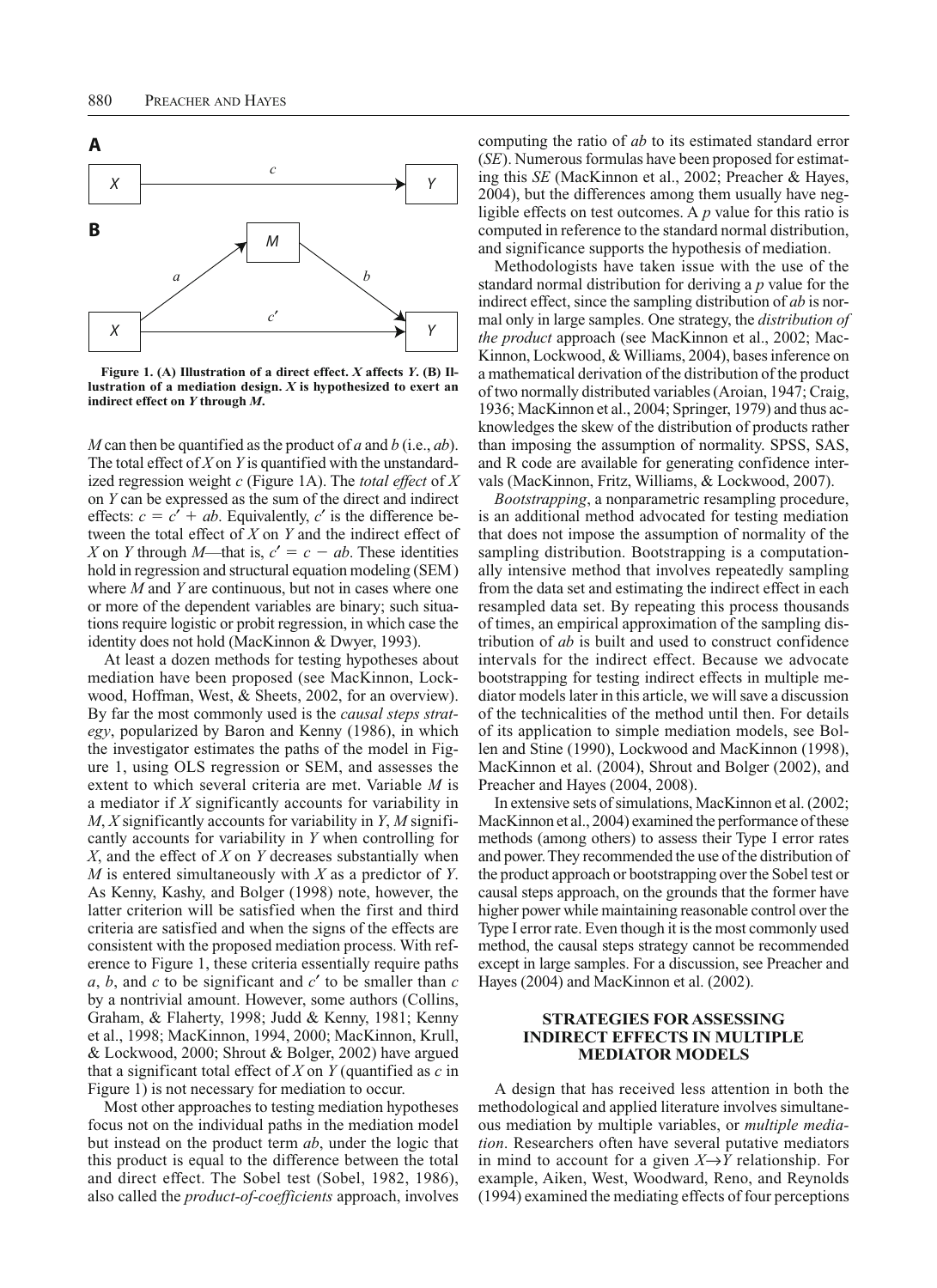(perceived susceptibility to breast cancer, perceived severity of consequences of breast cancer, perceived benefits of mammography, and barriers to obtaining a mammogram) on the effectiveness of educational programs designed to increase mammography screenings. Reynolds et al. (2004) explored knowledge, availability of fruits and vegetables, and parental consumption as mediators of the effect of a school-based intervention to increase healthy food consumption on children's consumption of fruits and vegetables. Raver and Gelfand (2005) hypothesized that the relationship between ambient sexual harassment and team financial performance is mediated by team conflict, team cohesion, and team citizenship. Constantine (2007) examined the mediating roles of general and multicultural counseling competence and client–counselor therapeutic alliance in the relationship between subtle racist denigration and satisfaction with counseling. Carson, Carson, Gil, and Baucom (2007) showed that the effectiveness of a mindfulness-based relationship enhancement intervention on relationship satisfaction was mediated by partners' perceptions of engaging in exciting self-expanding activities, but not by partners' tolerance of each other's difficult characteristics, or the ability to relax. Holbert, Shah, and Kwak (2003) illustrated that viewing traditional dramas, progressive dramas, and situation comedies mediated the influence of political ideology on support for women's rights. Also, de Zavala and Van Bergh (2007) demonstrated that the effect of the need for closure on political conservatism was mediated by traditional and modern worldviews, but not by a postmodern worldview. Other examples are readily found.

We suspect that the main reason there has been little focus on methods for testing multiple mediation hypotheses is that the analytic methods are somewhat arcane, relative to those for simple mediation. To date, only a few authors (e.g., Bollen, 1987, 1989; Brown, 1997; Cheung, 2007; MacKinnon, 2000; West & Aiken, 1997) have devoted attention to the simultaneous testing of multiple indirect effects, yet the potential uses for such methods are clear and abundant.

Figure 2 depicts a multiple mediation model with *j* mediators.1 As in Figure 1, Figure 2A represents the total effect of *X* on *Y* (path *c*). Figure 2B represents both the direct effect of *X* on *Y* (path *c*) and the indirect effects of *X* on *Y* via the *j* mediators. The *specific indirect effect* of *X* on *Y* via mediator *i* (Brown, 1997; Fox, 1985) is defined as the product of the two unstandardized paths linking *X* to *Y* via that mediator. For example, the specific indirect effect of *X* on *Y* through  $M_1$  is quantified as  $a_1b_1$ . The *total indirect effect* of *X* on *Y* is the sum of the specific indirect effects,  $\Sigma_i(a_i b_i)$ ,  $i = 1$  to *j*, and the total effect of *X* on *Y* is the sum of the direct effect and all *j* of the specific indirect effects:  $c = c' + \sum_i (a_i b_i)$ ,  $i = 1$  to *j*. The total indirect effect can also be calculated as  $c - c'$ .

There are several advantages to specifying and testing a single multiple mediation model in lieu of separate simple mediation models. First, testing the total indirect effect of *X* on *Y* is analogous to conducting a regression analysis with several predictors, with the aim of determining whether an overall effect exists. If an effect (in this

case mediation) is found, one can conclude that the set of *j* variables mediates the effect of *X* on *Y*. Second, it is possible to determine to what extent specific *M* variables mediate the  $X \rightarrow Y$  effect, conditional on the presence of other mediators in the model. Third, when multiple putative mediators are entertained in a multiple mediation model, the likelihood of parameter bias due to omitted variables is reduced. By contrast, when several simple mediation hypotheses are each tested with a simple mediator model, these separate models may suffer from the omitted variable problem, which can lead to biased parameter estimates (Judd & Kenny, 1981). Fourth, including several mediators in one model allows the researcher to determine the relative magnitudes of the specific indirect effects associated with all mediators. In other words, including several mediators in the same model is one way to pit competing theories against one another within a single model. Theory comparison is good scientific practice.

Investigating multiple mediation in the context of models like those depicted in Figure 2 can be considerably more complex than investigating simple mediation. Assessing multiple mediation involves not only deciding whether or not an indirect effect exists, but also deciding how to tease apart individual mediating effects often attributable to several potential mediators that may overlap in content (West & Aiken, 1997). It is important to remember that a specific indirect effect through a mediator (say,  $M_3$ ) in the multiple mediation context is not the same as the indirect effect through  $M_3$  alone, except in the unlikely circumstance that all other mediators are uncorrelated with *M*3. The specific indirect effect through  $M_3$  represents the ability of  $M_3$  to mediate the effect of X

**A**



**Figure 2. Illustration of a multiple mediation design with** *j* **me**diators. (A)  $X$  affects  $Y$ **.** (B)  $X$  is hypothesized to exert indirect **effects on** *Y* **through**  $M_1, M_2, \ldots, M_j$ **.**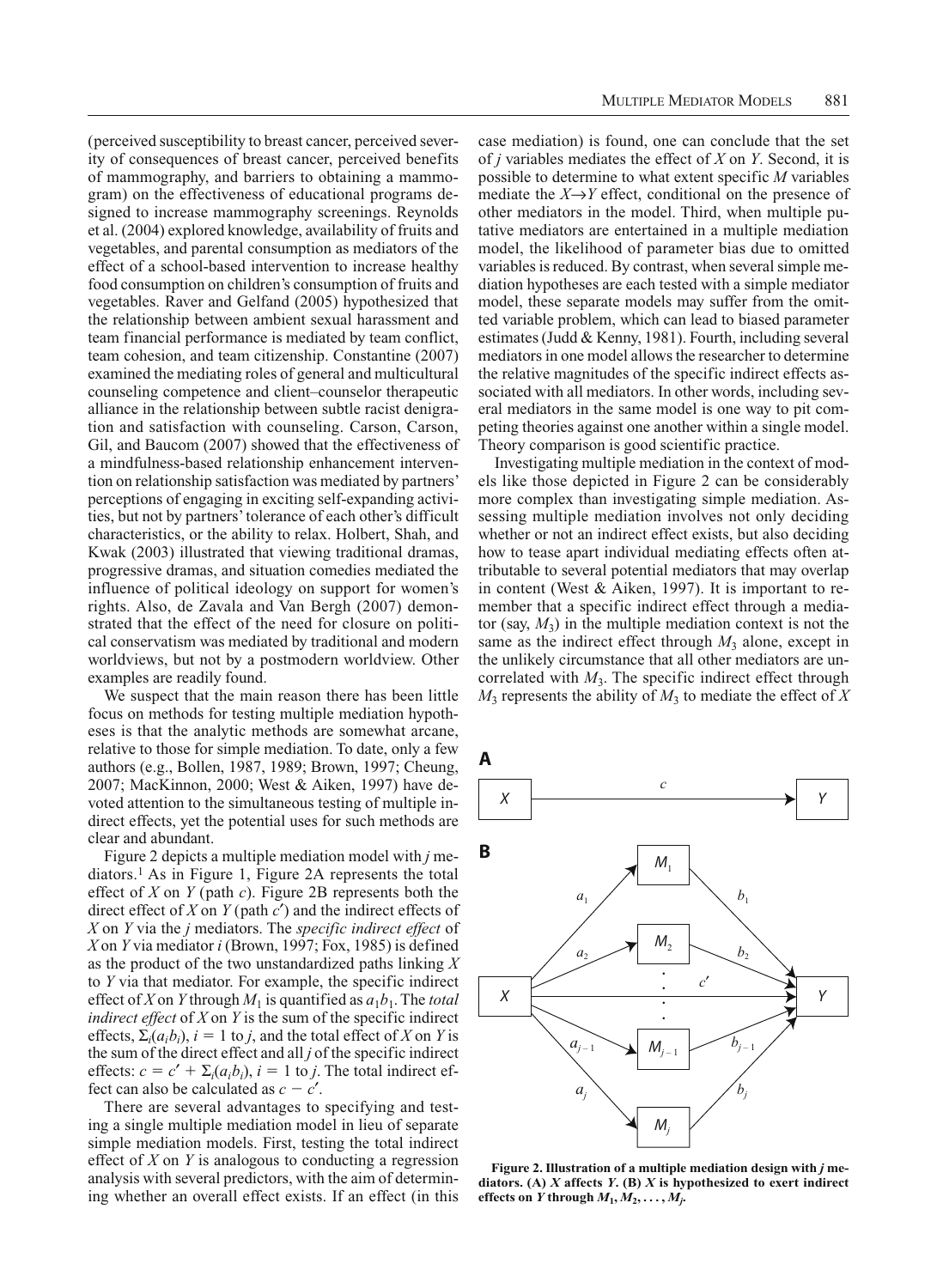on *Y* conditional on the inclusion of the other mediators in the model. Because of this, collinearity plays a role in multiple mediation models in much the same way as in ordinary multiple regression. The effects of the mediators on *Y* (the *b* paths) are often attenuated to the degree to which the mediators are correlated, a phenomenon that can compromise the significance of particular specific indirect effects. In intervention research, for example, an intervention is sometimes designed to impact multiple intervening variables to achieve a desired outcome. In such cases, the mediators are almost necessarily correlated by virtue of their mutual reliance on a common cause, and individual mediators may not demonstrate large unique effects on the outcome.

We propose that investigating multiple mediation should involve two parts: (1) investigating the total indirect effect, or deciding whether the set of mediators transmits the effect of  $X$  to  $Y$ ; and (2) testing hypotheses regarding individual mediators in the context of a multiple mediator model (i.e., investigating the specific indirect effect associated with each putative mediator). We do *not* suggest that a significant total indirect effect is a prerequisite for investigating specific indirect effects. It is entirely possible to find specific indirect effects to be significant in the presence of a nonsignificant total indirect effect.2 Either or both types of effect may be of theoretical interest and worth investigating.

Several approaches have been suggested for assessing total and specific indirect effects in multiple mediator models. We focus on the four methods described earlier for testing a simple mediation hypothesis.

## **Causal Steps Approach**

The causal steps approach can be used to determine whether or not  $c - c'$  represents a mediation effect in the multiple mediation context. Using this approach, the investigator asks whether the paths defining a specific indirect effect  $(a_i$  and  $b_i$  in Figure 2) are significant. If either of the constituent paths for a hypothesized indirect effect through variable  $M_i$  is not different from zero, then variable  $M_i$  is deemed not to be a mediator of the effect of  $X$ on *Y*. As noted earlier, the requirement that *c* be significant is not always considered necessary for mediation to occur. It is possible, for example, for one variable  $(M_1)$  to act as a mediator, and for a second  $(M_2)$  to act as a *suppressor* (see MacKinnon et al., 2000). In effect, *M*1 and *M*<sup>2</sup> may show indirect effects that cancel out.

Although it is easy to understand this extension of the causal steps approach, it suffers from the same shortcomings it has when used in the single mediator context, and for this reason we regard the causal steps approach of little utility in the multiple mediator context. It relies on a set of tests of individual *a* and *b* paths rather than testing the specific indirect effects, and yields no point estimate or *SE* of the mediation effect.

## **Product-of-Coefficients Approach**

A multivariate extension of the product-of-coefficients strategy is available for models involving multiple mediators. This test uses the multivariate delta method (Bishop, Fienberg, & Holland, 1975) to derive the *SE* of the total indirect effect  $(c - c')$ . It is usually also of interest to investigate the specific indirect effects through individual mediators, which we discuss later. Because the mathematics are handled by the macros to be described later, we do not dwell on the derivations here but rather include them in supplementary material at the first author's Web site.3

The total indirect effect for a model including three mediators is simply the sum of the specific indirect effects that is,  $\mathbf{f} = a_1b_1 + a_2b_2 + a_3b_3$ . Using methods described by Bollen (1987, 1989), the asymptotic variance of a total indirect effect involving three mediators, for example, can be shown to equal:

$$
\begin{aligned}\n\text{var}[\mathbf{f}] &= b_1^2 s_{a_1}^2 + a_1^2 s_{b_1}^2 + b_2^2 s_{a_2}^2 + a_2^2 s_{b_2}^2 + b_3^2 s_{a_3}^2 + a_3^2 s_{b_3}^2 \\
&\quad + 2 \Big( a_1 a_2 s_{b_1, b_2} + a_1 a_3 s_{b_1, b_3} + a_2 a_3 s_{b_2, b_3} \\
&\quad + b_1 b_2 s_{a_1, a_2} + b_1 b_3 s_{a_1, a_3} + b_2 b_3 s_{a_2, a_3} \Big),\n\end{aligned}\n\tag{1}
$$

where subscripts indicate the mediator with which each of the *a* and *b* coefficients is associated. The square root of this quantity is the first-order *SE* of the total indirect effect in a three-mediator model, assuming normality for the total indirect effect. A second-order version of the multivariate delta method can be employed to yield the exact *SE* (see Preacher, Rucker, & Hayes, 2007), although doing so improves accuracy only negligibly. MacKinnon (2000) provides a similar *SE* for the test of the total indirect effect (involving four potential mediators), but his *SE* assumes that the mediator residuals are uncorrelated, and consequently lacks terms containing covariances of the *a* paths. If these parameters are free, the model is saturated (i.e.,  $df = 0$ ) and the *a* path coefficients will typically have nonzero covariances. Regardless of which formula is used, the *SE* for models involving fewer or more than four mediators can readily be obtained by either omitting terms from Equation 1 pertaining to nonexistent mediators in smaller models, or by adding terms pertaining to additional mediators in larger models. The formulae for specific indirect effects are the same as those for indirect effects in single-mediator models.

If path analysis or SEM is used to fit a multiple mediator model, as would typically be done, we recommend that residuals associated with the mediators be permitted to covary. There are examples in the literature where investigators fixed these residual covariances to zero (e.g., Holbert & Stephenson, 2003; Rutter & Hine, 2005), a practice that we do not endorse. Even if the mediator residual covariances are constrained to zero, the multiple mediation model still permits the mediators to covary to the extent that they mutually depend on *X*, so it is unclear what would be accomplished by constraining their residual covariances to zero. Doing so implies that the researcher hypothesizes that the covariances among the mediators are completely explained by their mutual dependence on *X*. This constraint may be difficult to defend on theoretical grounds, although it is a testable assumption. Second, residual correlations among mediators in such models can be substantial (e.g., Gudmundsdottir, Beck,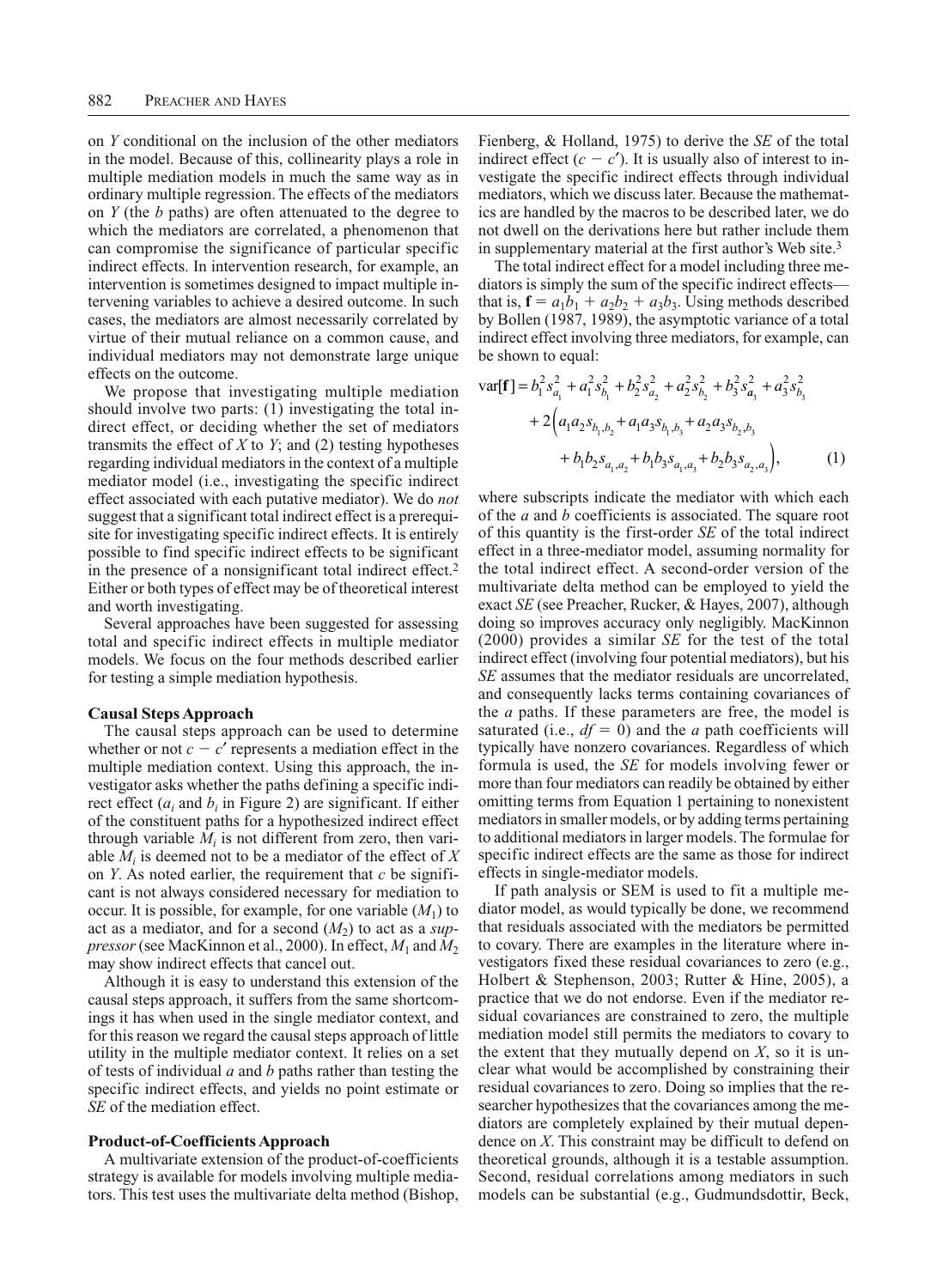Coffey, Miller, & Palyo, 2004). If the mediator residuals are actually correlated and the researcher constrains the residual covariances to zero, the model will be misspecified; an unreasonable constraint will have been placed on the model. Model misspecification, in turn, can introduce substantial bias in *SE*s (Briggs, 2006; Cole & Maxwell, 2003), although it will not bias point estimates of the *a* or *b* coefficients or the *SE*s of the *a* coefficients (in the models presented here). Under maximum likelihood estimation, the point estimates of all residual variances and coefficients will remain the same, whether or not the mediator residuals are permitted to covary. However, the *SE*s of the *b* paths will change, which in turn will affect normal-theory tests of total or specific indirect effects. Freeing residual covariances accounts for any unmodeled sources of covariation among mediators. In addition, whereas it is common to constrain the direct effect (*c*) to zero in SEM-based tests of mediation, we recommend that *c* be estimated instead. Constraining even small *c* values potentially biases other path coefficients in the model, usually in a way that spuriously inflates estimates of indirect effects.

## **Distribution of the Product Strategy**

Whereas the distribution of the product strategy can be used for testing specific indirect effects, the distribution of *sums* or *differences* of products (necessary for testing hypotheses about total indirect effects and pairwise contrasts among indirect effects, to be discussed later) has not yet been worked out. We regard this as an important area for future research.

## **Bootstrapping**

One of the assumptions necessary for the use of *SE*s derived via the delta method—therefore, a limitation of this multivariate extension of the product-of-coefficients strategy—is that of multivariate normality. Not only must the paths that constitute the indirect effects follow a multivariate normal distribution; it is further assumed that the sampling distributions of the total and specific indirect effects are normal. Sobel (1982, 1986) applied the delta method for this purpose with very large samples in mind, in which case it is reasonable to expect the sampling distribution to be approximately normal. However, in finite samples the total indirect effect is rarely normal, as we noted with respect to simple mediation earlier. To address this problem, Shrout and Bolger (2002) argued that bootstrapping methods can be extended to designs involving multiple mediation.

To bootstrap the sampling distribution of the specific and total indirect effects, take a sample of size *n* cases *with replacement* from the original sample. In other words, a given case can be selected as part of a bootstrap sample not at all, once, twice, or even multiple times. Using this new resample of size *n*, reestimate all *j* values of *ai* and *bi* and then calculate  $a_i b_i^*$  and  $\Sigma_i (a_i b_i^*)$ , with the "\*" denoting an estimate derived from the resampled data set. This process is repeated *k* times, where *k* is preferably at least 1,000, yielding *k* estimates of the total and specific indirect effects of *X* on *Y*. The distributions of these *k* estimates serve as empirical, nonparametric approximations of the sampling distributions of the indirect effects of interest. The bootstrap confidence interval (CI) for the populationspecific indirect effect through  $M_i$  is derived by sorting the *k* values of  $a_i b_i^*$  from low to high. Values defining the lower and upper  $100(a/2)$ % of the distribution of  $a_ib_i^*$  are then found and taken as the lower and upper limits of the  $100(1 - \alpha)$ % CI for the population indirect effect, where  $\alpha$  is the desired nominal Type I error rate. More specifically, the lower and upper bounds of a  $100(1 - \alpha)\%$  CI are defined, respectively, as the  $(.5\alpha)$ *k*th and  $1 + (1 -$ .5*a*)*k*th values of  $a_i b_i^*$  in this sorted distribution. For instance,  $\alpha = .05$  generates a 95% CI. With  $k = 1,000$ , the lower and upper bounds of the interval would be the 25th and 976th values of  $a_i b_i^*$  in the sorted distribution of  $a_i b_i^*$ . This procedure yields a *percentile* bootstrap CI. This same approach would be used to calculate a percentile bootstrap CI for the total indirect effect, replacing  $a_i b_i^*$  in the discussion above with  $\Sigma_i(a_i b_i^*)$ .

Unlike regular CIs, percentile bootstrap CIs can be asymmetrical because they are based on an empirical estimation of the sampling distribution of the indirect effect, rather than on an assumption that the sampling distribution is normal. The sampling distribution of  $a_i b_i^*$  is skewed relative to a normal distribution (unless  $a = b = 0$ ), and hence the confidence limits should not be equidistant from the point estimate. As Efron and Tibshirani (1993) suggest, the forced symmetry of ordinary CIs results in estimation inaccuracies and problems with Type I errors and power when used in hypothesis testing. Percentile bootstrap CIs can be improved by an adjustment to the percentile values of the sorted distribution of bootstrap estimates used for determining the bounds of the interval. For a technical and detailed treatment justifying the bias-corrected (BC) and bias-corrected and accelerated (BCa) intervals, see Efron (1987) and Efron and Tibshirani (1993).

To our knowledge, there are only two empirical investigations of the performance of bootstrapping in a multiplemediator context. Briggs (2006) examined the accuracy of percentile, BC, and BCa CIs for estimating total and specific indirect effects in a two-mediator model, comparing their performance to the product-of-coefficients strategy, both in terms of coverage of the known effect and in hypothesis testing when sampling from 16 different populations exhibiting various degrees of mediation. She found that bootstrapping generally was superior to the multivariate product-of-coefficients strategy in small to moderate samples, with BC and BCa performing best in terms of both power and Type I error rates. Williams (2004) and Williams and MacKinnon (2008) compared the product-of-coefficients strategy to percentile and BC methods, examining both Type I error rates and power in a three-mediator model with two outcomes. Bootstrapping generally was superior to the product-of-coefficients strategy. There were differences between the percentile and bias corrected methods, depending on the size of the paths in the model, with the percentile method generally showing a slight superiority in conditions in which the bias corrected method was slightly liberal. As bootstrapping becomes more widely known and implemented, we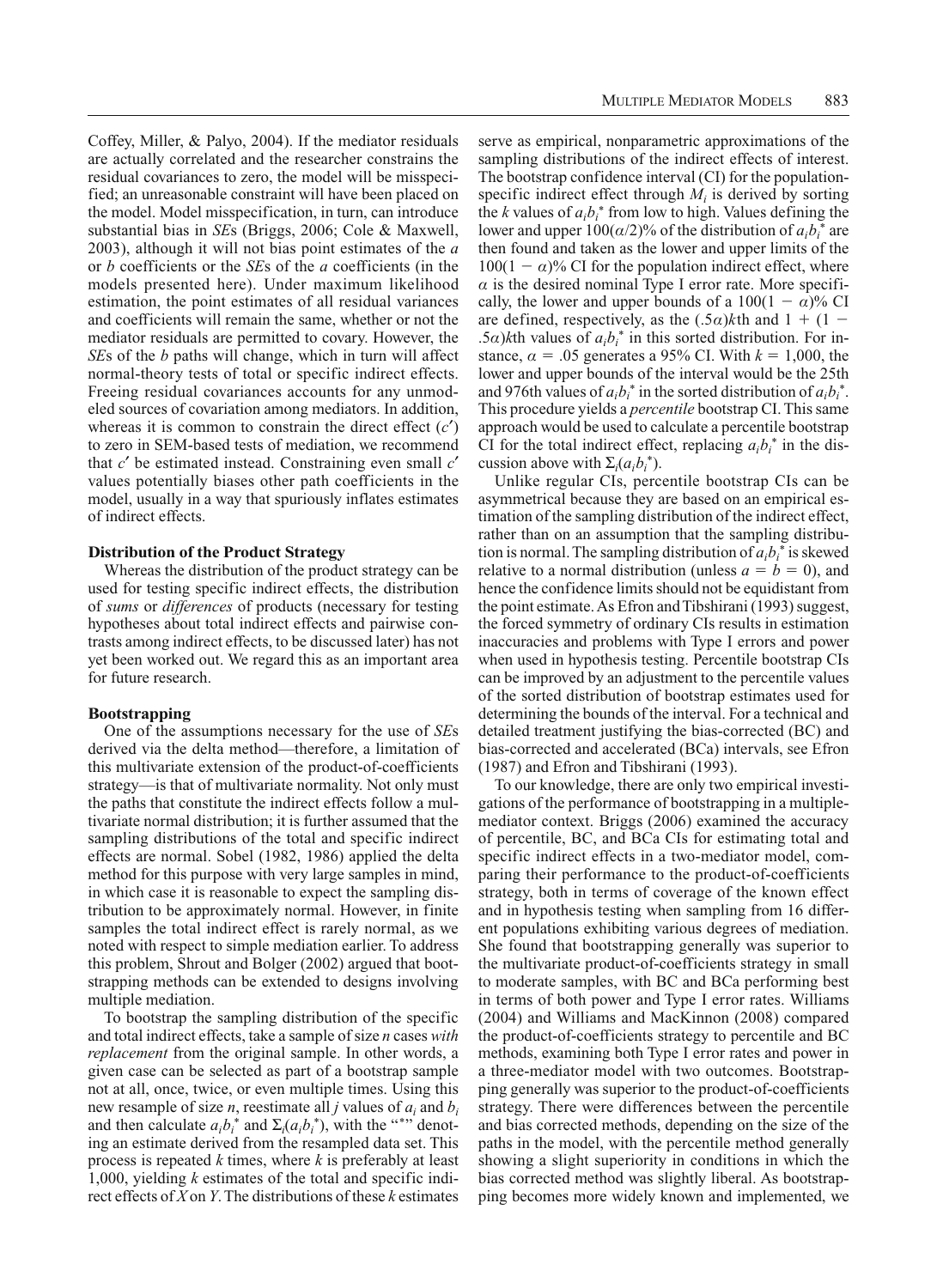will no doubt see more research comparing the methods. For now, the evidence supports our claim that the bootstrapping methods we describe here are preferred over methods that assume symmetry or normality of the sampling distribution of the indirect effect.

Earlier we noted that the choice between freely estimating or constraining the mediator residual covariances to zero can affect the validity of inferences, using the product-of-coefficients approach. Not so with bootstrapping. Because point estimates of path coefficients do not depend on the choice to free or constrain residual covariances, bootstrap confidence intervals do not depend on this choice.

## **CONTRASTING INDIRECT EFFECTS IN MULTIPLE MEDIATOR MODELS**

It is sometimes important to test the hypothesis that two indirect effects—whatever their magnitudes may be—are equal in size. For example, it may be of interest to compare competing theories about the mode by which attitudes affect behavior by including two or more mediators in one model and then comparing the strengths of the two indirect effects to decide which theory should be given more credence. Other occasions may demand more complex contrasts. For example, it may be important to test the hypothesis that the size of one indirect effect is different from the average size of two other indirect effects linking the same pair of independent and dependent variables. Researchers conducting contrasts should keep in mind that contrasts do not compare indirect effects per se, but rather *specific* indirect effects—the unique abilities of each mediator to account for the effect of *X* on *Y*. Contrasts represent comparisons of indirect effects only insofar as the mediators are themselves uncorrelated.

MacKinnon (2000) provides the only statistical treatment of contrast hypotheses such as these. Of central importance is his observation that all mediators of the same  $X \rightarrow Y$  effect are quantified in the same metric—that of the dependent variable. To see why this is so, first note that any regression coefficient can be expressed as a function of a term involving only correlations and a term involving the scales (standard deviations, *SD*s) of the two variables involved. In the case of a single mediator (say,  $M_1$ ) in a two-mediator model,

$$
a_1 = r_{X M_1} \frac{SD_{M_1}}{SD_X}
$$
 (2)

and Equation 3 below (Cohen, Cohen, West, & Aiken, 2003, Appendix 2). When  $a_1$  and  $b_1$  are multiplied together,  $SD_{M_1}$ cancels out, leaving a result that is free of the metric of *M*1. This observation justifies the comparison of multiple indirect effects linking the same independent–dependent vari-

able pair. The product-of-coefficients and bootstrapping methods may be used to test hypotheses about contrasts, just as with total and specific indirect effects.

Consider first the case in which the researcher wishes to contrast the indirect effects through mediators  $M_1$  and *M*<sub>2</sub>. The value of the contrast is

$$
\mathbf{f}_c = a_1 b_1 - a_2 b_2. \tag{4}
$$

The delta method yields

$$
\text{var}[\mathbf{f}_c] = b_1^2 \sigma_{a_1}^2 - 2b_1 b_2 \sigma_{a_1, a_2} + b_2^2 \sigma_{a_2}^2
$$
  
+ $a_1^2 \sigma_{b_1}^2 - 2a_1 a_2 \sigma_{b_1, b_2} + a_2^2 \sigma_{b_2}^2$  (5)

in the case where residuals among mediators are allowed to covary (see Bollen, 1987, 1989). Constraining residual covariances to zero results in independent *a* paths, yielding the formula derived by MacKinnon (2000) for the variance of a single pairwise contrast,

$$
\text{var}[\mathbf{f}_c] = b_1^2 \sigma_{a_1}^2 + b_2^2 \sigma_{a_2}^2 + a_1^2 \sigma_{b_1}^2
$$
  
- 2a<sub>1</sub>a<sub>2</sub>  $\sigma_{b_1, b_2} + a_2^2 \sigma_{b_2}^2$ . (6)

As with specific and total indirect effects, the square root of this variance is the first-order *SE* of the contrast, assuming normality for the contrast, and can thus be used to test hypotheses or to construct CIs. MacKinnon (2000) discusses several other useful contrasts and derives *SE*s for them under the assumption that the mediator residual covariances are constrained to zero. Any contrasts may be specified and tested using bootstrapping in lieu of deriving normal- theory *SE*s using the same logic described above. The contrast is computed after the manner of Equation 4 for each bootstrap resample, and a sampling distribution of this contrast is generated. The  $100(a/2)$ th and  $100(1 - a/2)$ th percentiles (or bias-corrected versions) are then used to test the hypothesis that the contrast equals zero. Because point estimates of path coefficients do not depend on the choice to free or constrain residual covariances, bootstrap intervals do not depend on this choice.

# **SOFTWARE IMPLEMENTATION**

With the exception of the causal steps strategy, a procedure not well suited to the multiple mediator case, the procedures described here are computationally tedious and impractical without the aid of a computer. Fortunately, several SEM programs can conduct hypothesis tests and construct CIs for indirect effects in both simple and multiple mediator models, using either the product-of-coefficients strategy or bootstrapping in some form. AMOS (Arbuckle, 1999) implements the percentile bootstrap method for total indirect effects in simple and multiple mediator models. Mplus (Muthén & Muthén, 2007) is the only program of

$$
b_1 = \frac{\left(r_{XM_2}r_{M_1M_2} - r_{XM_1}\right)r_{IX} + \left(1 - r_{XM_2}^2\right)r_{YM_1} + \left(r_{XM_1}r_{XM_2} - r_{M_1M_2}\right)r_{YM_2}}{1 - r_{XM_1}^2 - r_{AM_2}^2 - r_{M_1M_2}^2 + 2r_{XM_1}r_{XM_2}r_{M_1M_2}}\left(\frac{SD_Y}{SD_{M_1}}\right)
$$
(3)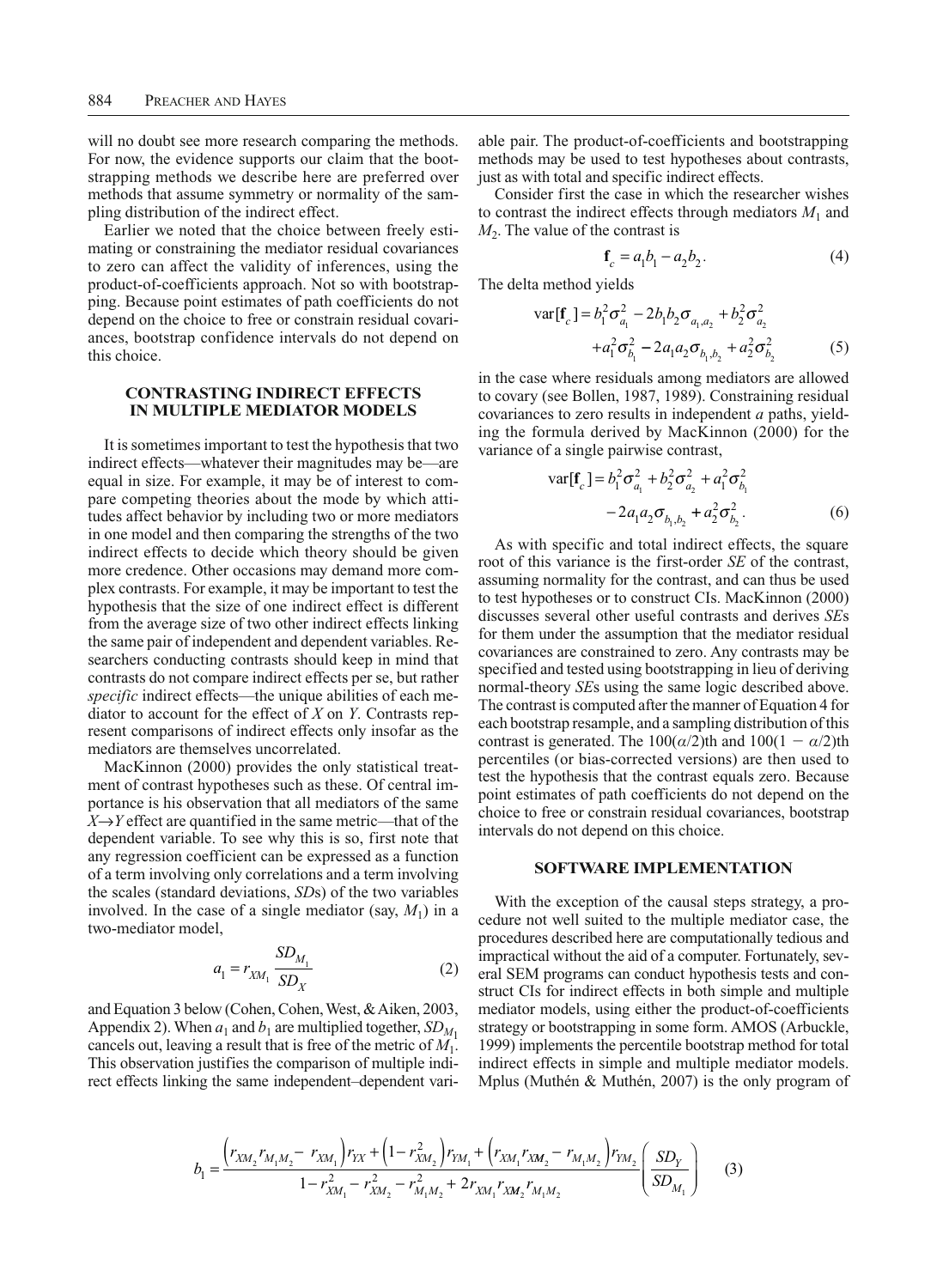which we know that implements both normal-theory and bootstrap methods (percentile and BC) for estimating both total *and* specific indirect effects. Additionally, it is possible to program Mx (Neale, Boker, Xie, & Maes, 2003) to supply bootstrap intervals for virtually any function of model parameters. Some programs, such as LISREL and Mplus, can be programmed to conduct contrasts of indirect effects (Cheung, 2007). We include Mplus syntax in Appendix A for estimating and contrasting specific indirect effects in a generic two-mediator model using BC bootstrapping. It is also worth mentioning that some SEM programs can be used to impose nonlinear constraints (e.g., contrasts of indirect effects), with the resulting lack of fit reflected by a change in the  $\chi^2$  fit statistic. The performance of this *likelihood ratio* (LR) test for contrasts of indirect effects has not been formally examined in simulation studies, but in our experience tends to yield results similar to tests using a delta method *SE*. We do not examine this method here, but LISREL syntax is included in Appendix A for contrasting indirect effects using the LR test.

Mediation models are best estimated in a SEM context because of the greater flexibility SEM programs afford in model specification and estimation options. Although specialized SEM software is being used with increasing frequency to test mediation hypotheses, many researchers still rely on historically popular programs, such as SPSS or SAS, for their analyses. Neither SPSS nor SAS has the intrinsic capability to conduct the type of analysis we have described here, but both have built-in programming languages that allow users to create customized data analysis routines. We have developed macros for SPSS and SAS that provide researchers who prefer these programs the ability to conduct the type of analysis we have described here. The user can request tests of total and specific indirect effects using the product-of-coefficients approach or by bootstrapping confidence intervals (percentile, BC, and BCa) at any desired confidence level (Mplus is inflexible in this regard). Additionally, at the user's request, the macro conducts all possible pairwise contrasts of indirect effects in multiple mediator models. It also allows for statistical control of one or more covariates that are not proposed to be mediators of the total effect. The length of the macros precludes publication here, but they may be downloaded free from www .quantpsy.org, along with documentation. We now provide an illustrative example using the product-of-coefficients strategy (which assumes a large sample) and the SPSS version of the macro for bootstrap results.

## **ILLUSTRATIVE EXAMPLE**

Klein, Fan, and Preacher (2006) tested several hypotheses linking the early socialization experiences of new employees—specifically, the realism of preentry knowledge (the quality and quantity of job-related information gained by new employees prior to entering employment) and the perceived helpfulness of socialization agents—to socialization outcomes, including job satisfaction, affective organizational commitment, and job role clarity. Several dimensions of socialization content mastery were proposed as putative mediators for these relationships. Five of the dimensions identified by Chao, O'Leary-Kelly, Wolf, Klein, and Gardner (1994)—organizational goals and values, people, history, job performance proficiency, and politics—were considered. The basic theory underlying the hypotheses was that early socialization experiences are related to socialization outcomes, through their impact on the mastery of various facets of organizational socialization. However, not all socialization content dimensions were hypothesized as mediators for all relationships.

For illustrative purposes, we focus on a subset of hypotheses linking the helpfulness of socialization agents (*helpful*) to future job satisfaction ( *jobsat*). Agent helpfulness reflects the extent to which more senior coworkers, supervisors, and administrative assistants were available and helpful when a new employee started at a new job. Klein et al. (2006) hypothesized that the mastery of three of the above five socialization content dimensions would mediate the effect of agent helpfulness on job satisfaction. Those dimensions were job performance proficiency ( *perform*, the employee's understanding of the tasks that need to be performed and how to perform them), people ( *people*, the establishment of successful work relationships), and politics ( *politics*, the understanding of both formal and informal work relationships and power structures). Whereas three mediators were hypothesized, Klein et al. found the predicted indirect effect only for the people dimension. The analyses discussed here differ from those conducted by Klein et al. in important ways. First, no latent variables are employed; rather, for reasons of pedagogical simplicity, the indicators of the latent variables used for the three socialization content dimensions and for job satisfaction will be condensed to single measured variables. We use a subsample of 141 individuals with complete data on the variables of interest. Furthermore, in Klein et al., no model involving more than one mediator was assessed.

The total indirect effect of *X* on *Y* is  $f = a_1b_1 + a_2b_2 +$  $a_3b_3 = .1074$ . To determine the significance of this effect, we employ Equation 1, and find that the asymptotic variance is var $[f] = .0009719$ . The asymptotic critical ratio for the total indirect effect of *X* on *Y* is therefore

$$
Z = \frac{.1074}{\sqrt{.0009719}} = 3.445, \tag{7}
$$

which leads to a rejection of the null hypothesis that the total indirect effect is zero ( $p = .0006$ ).

In multiple mediation models, the researcher is concerned not only with the total indirect effect of *X* on *Y*, but also with specific indirect effects. The specific indirect effects are  $a_1b_1 = .0222$  (through *politics*),  $a_2b_2 = .0796$ (through *people*), and  $a_3b_3 = .0057$  (through *perform*). The *SE*s and critical ratios for these effects are reported in Table 1. Of the potential mediators examined, we can conclude that *people* is likely an important mediator (*Z* 2.94,  $p = .0033$ ). Confidence intervals for each indirect effect can be computed in the usual way.

Because the assumption of normality of the sampling distribution of the total and specific indirect effects is questionable, particularly in small samples, as in our il-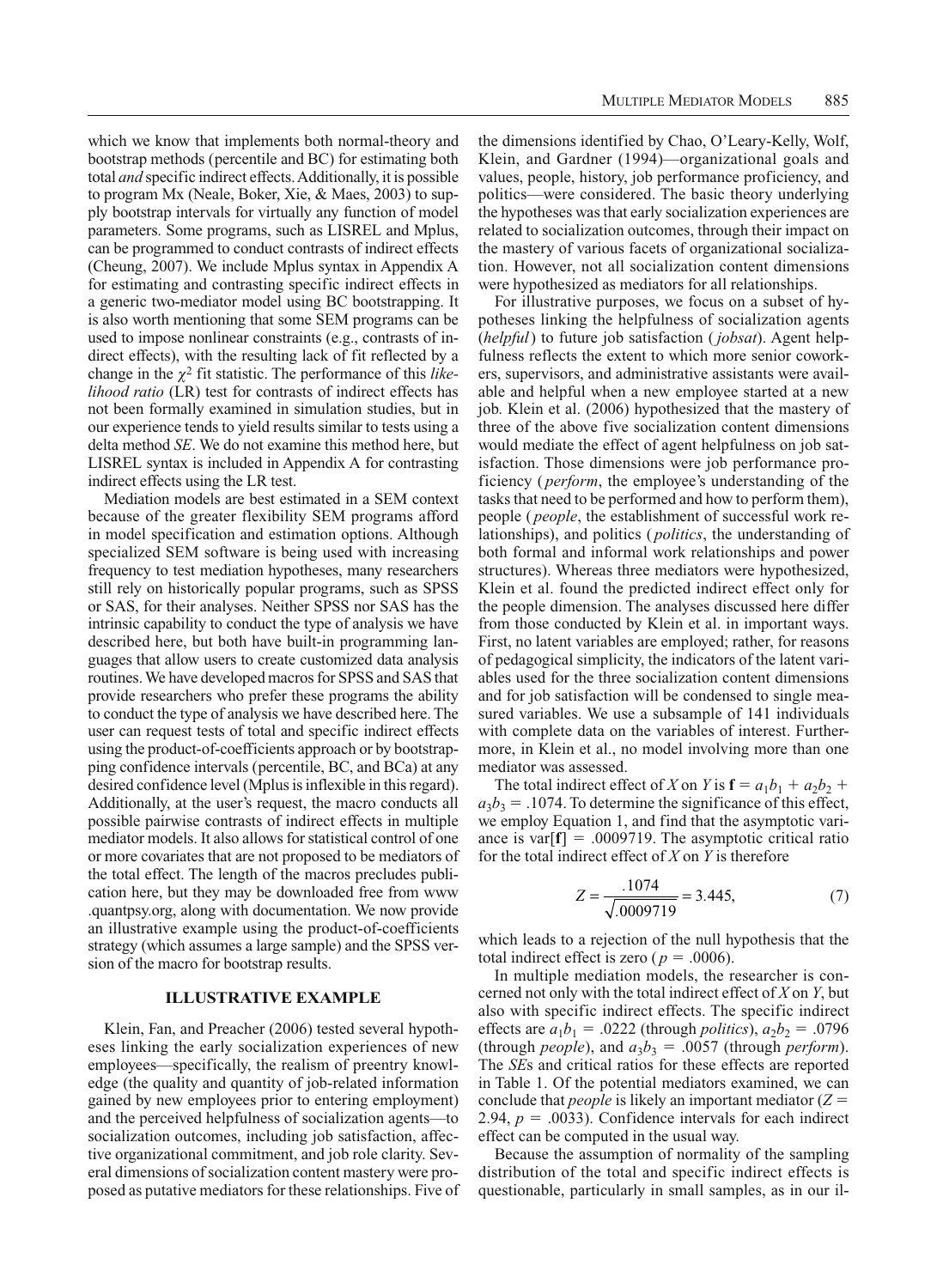| еніріоусся денесі манднізді і строі піансе здандагам, гогінаціон от зосіаттуськогом, анадзізаціоння описм |                   |                            |           |                         |        |                  |        |                   |        |
|-----------------------------------------------------------------------------------------------------------|-------------------|----------------------------|-----------|-------------------------|--------|------------------|--------|-------------------|--------|
|                                                                                                           | Point<br>Estimate | Product of<br>Coefficients |           | <b>Bootstrapping</b>    |        |                  |        |                   |        |
|                                                                                                           |                   |                            |           | Percentile 95% CI       |        | <b>BC 95% CI</b> |        | <b>BCa 95% CI</b> |        |
|                                                                                                           |                   | SE                         | Ζ         | Lower                   | Upper  | Lower            | Upper  | Lower             | Upper  |
|                                                                                                           |                   |                            |           | <b>Indirect Effects</b> |        |                  |        |                   |        |
| Politics                                                                                                  | 0.0222            | 0.0210                     | 1.0555    | $-0.0173$               | 0.0677 | $-0.0151$        | 0.0707 | $-0.0164$         | 0.0691 |
| People                                                                                                    | 0.0796            | 0.0271                     | 2.9366    | 0.0312                  | 0.1394 | 0.0332           | 0.1430 | 0.0347            | 0.1481 |
| Perform                                                                                                   | 0.0057            | 0.0133                     | 0.4258    | $-0.0201$               | 0.0348 | $-0.0175$        | 0.0383 | $-0.0187$         | 0.0361 |
| <b>TOTAL</b>                                                                                              | 0.1074            | 0.0312                     | 3.4452    | 0.0589                  | 0.1650 | 0.0612           | 0.1682 | 0.0612            | 0.1680 |
|                                                                                                           |                   |                            |           | Contrasts               |        |                  |        |                   |        |
| Politics vs. people                                                                                       | $-0.0574$         | 0.0360                     | $-1.5932$ | $-0.1402$               | 0.0177 | $-0.1420$        | 0.0156 | $-0.1508$         | 0.0105 |
| Politics vs. perform                                                                                      | 0.0165            | 0.0284                     | 0.5801    | $-0.0328$               | 0.0684 | $-0.0331$        | 0.0684 | $-0.0328$         | 0.0687 |
| People vs. perform                                                                                        | 0.0739            | 0.0325                     | 2.2730    | 0.0104                  | 0.1498 | 0.0130           | 0.1523 | 0.0167            | 0.1576 |

**Table 1 Mediation of the Effect of Perceived Helpfulness of Existing Employees on Job Satisfaction Through New Employees' Understanding of Performance Standards, Formation of Social Networks, and Organization Politics**

Note—BC, bias corrected; BCa, bias corrected and accelerated; 5,000 bootstrap samples.

lustration, we bootstrapped the indirect effects of *helpful* on *jobsat*, using the SPSS version of our macro. The estimates and 95% CIs (percentile, BC, and BCa) are in Table 1. In agreement with results of the product-of coefficients strategy, *people* is the only significant mediator of the *helpful*%*jobsat* relationship.

To briefly illustrate how a pairwise contrast of two indirect effects may be conducted, consider two of the indirect effects examined in our running example, through *politics* and *people*. It was found earlier that the specific indirect effect of *helpful* on *jobsat* through *politics* was not significantly different from zero, but that the specific indirect effect through *people* was significant. It may be of interest to see whether these two indirect effects differ significantly. Using Equation 4 to define the contrast and Equation 5 to define its sampling variance yields  $f_c =$  $(0.2106)(0.1052) - (0.2281)(0.3489) = -0.0574$  and  $var[\mathbf{f}_c] = 0.001269$ . A 95% CI for the contrast is therefore  $\{-0.0574 \pm 1.96(0.001269)^{1/2}\},\text{ or } \{-1.27, 0.012\}.$  Because zero is contained in the interval, the two indirect effects cannot be distinguished in terms of magnitude, despite the fact that one is significantly different from zero and the other is not. Such apparent paradoxes can occur when one of the specific indirect effects involved in the contrast is not sufficiently far from zero.4

Appendix B contains the full macro output. The bootstrap estimates presented here are based on 5,000 bootstrap samples.5 The interpretation of these results is that, taken as a set, *people*, *politics*, and *performance* do mediate the effect of *helpful* on *jobsat*. As can be seen in Appendix B, the total and direct effects of *helpful* on *jobsat* are  $0.2131$ ,  $p < .01$ , and  $0.1057$ ,  $p < .07$ , respectively. The difference between the total and direct effects is the total indirect effect through the three mediators, with a point estimate of .1074 and a 95% BCa bootstrap CI of 0.0612 to 0.1680 (i.e., we can claim that the difference between the total and the direct effect of *helpful* on *jobsat* is different from zero). From output in Appendix B, the directions of the *a* and *b* paths are consistent with the interpretation that greater helpfulness leads to greater mastery of the *politics*, *people*, and *performance* dimensions, which in turn leads to greater job satisfaction. An examination of the specific indirect effects indicates

that only *people* is a mediator, since its 95% CI does not contain zero. Neither *politics* nor *performance* contributes to the indirect effect above and beyond *people*. Examination of the pairwise contrasts of the indirect effects (C1, C2, and C3 in Appendix B) shows that the specific indirect effect through *people* is larger than the specific indirect effect through *performance*, with a BCa 95% CI of 0.0167 to 0.1576. Note that a formal *p*-value is provided for these effects in the section of output labeled "Normal Theory Tests for Indirect Effects," but these tests assume the sampling distribution of the indirect effect (or their differences, in the case of pairwise contrasts) is normal, an assumption unnecessary for valid inference when bootstrapping is used. Observe that this interpretation of the mediation analysis does not focus at all on the statistical significance of the *a* and *b* paths, as is required using the causal steps method. Instead, emphasis is placed almost entirely on the direction and size of the indirect effects.

## **DISCUSSION**

#### **Recommendations**

When the hypothesis of mediation by multiple potential mediators is entertained, multiple mediation is the appropriate analytic strategy. We have presented and discussed ways by which hypotheses of multiple mediation may be evaluated. The product-of-coefficients strategy is useful only when the assumption of normality of the sampling distribution of the indirect effect can be reasonably met, as when large samples are available or when the effects are large.

Bootstrapping provides the most powerful and reasonable method of obtaining confidence limits for specific indirect effects under most conditions, so our primary recommendation is to use bootstrapping—in particular, BC bootstrapping—whenever possible; see Briggs (2006), Williams (2004), and Williams and MacKinnon (2008) for extensive simulation results supporting this recommendation. We also recommend that researchers entertain the possibility of multiple mediators. In most situations, it is unlikely that the effect of an independent variable on an outcome is transmitted by only one means. When multiple mediators are entertained, it is often more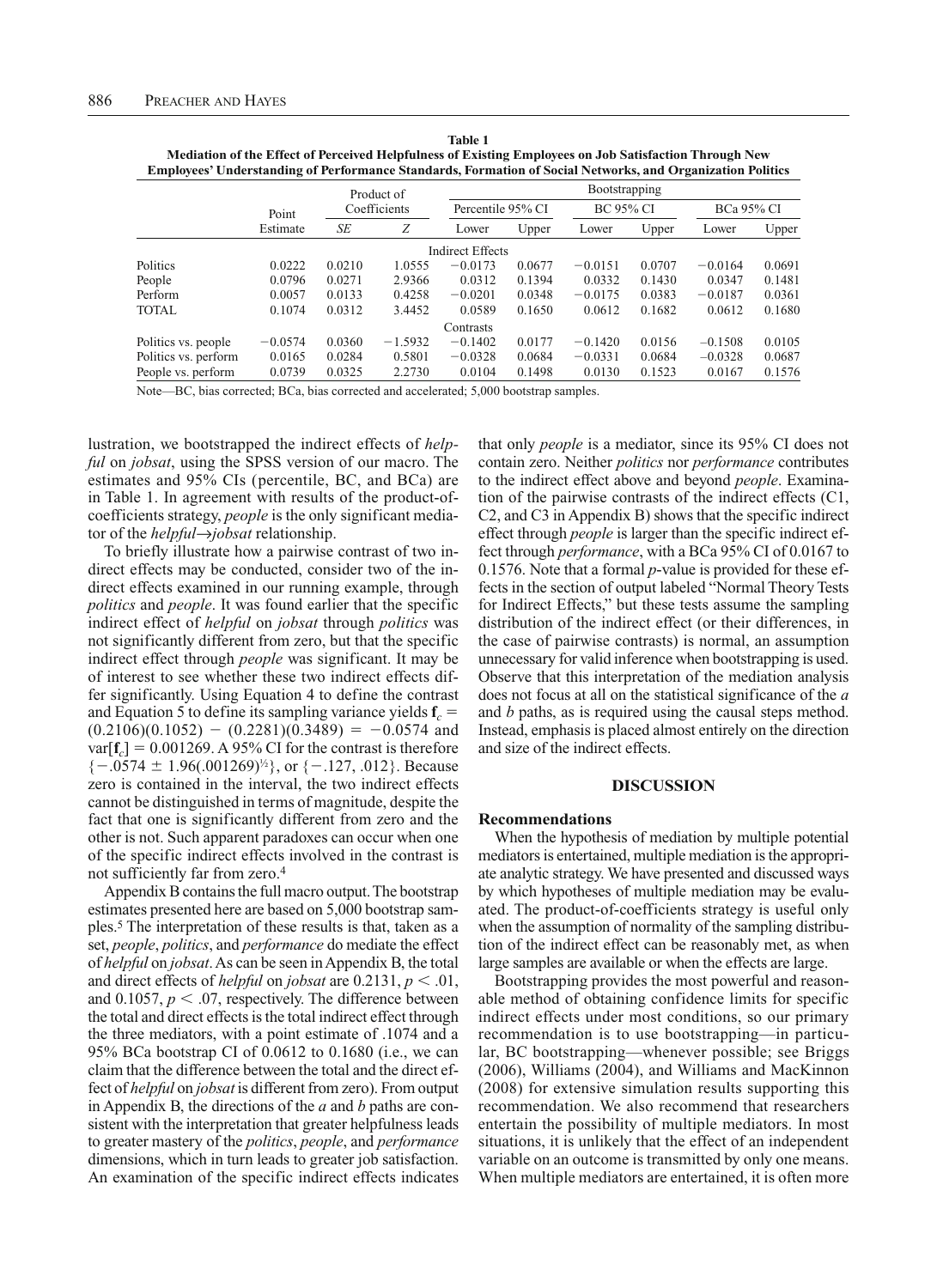convenient, precise, and parsimonious to include all of them in the same model.

Potential mediators should be selected on the basis of theory. A specific indirect effect does not represent the ability of a given mediator *M* to mediate the effect of *X* on *Y*. Rather, a specific indirect effect represents the ability of *M* to mediate the effect controlling for all other mediators. Thus, a specific indirect effect for  $M_2$ represents  $M_2$ 's unique ability to mediate the  $X \rightarrow Y$  relationship. Specific indirect effects will generally, but not necessarily, be attenuated, to the extent that the mediators are correlated. This is simply a manifestation of the common phenomenon of collinearity, or redundancy among predictors (mediators are predictors of *Y* ). Collinearity is not necessarily a problem, but it may lead the investigator to conclude that *M* does not serve as a mediator when in fact it does, or even to conclude that *M* serves as a mediator when it does not. Another consequence of the fact that mediators are usually correlated is that contrasts do not compare two mediators in their ability to mediate, but rather their *unique* abilities to mediate, above and beyond any other mediators or covariates in the model. Researchers may wish to consider these facts when selecting mediators for inclusion in a multiple mediator model. In situations permitting such control, it will generally be to the researcher's advantage to select mediators that represent unique constructs with as little conceptual overlap as possible. Following this strategy will minimize collinearity.

#### **Extensions**

Despite conceptual distinctions, mediation, confounding, and suppression effects share a common mathematical basis (MacKinnon et al., 2000). Therefore, similar methods may be used to investigate each of these effects. As mentioned earlier, it is possible for several mediators and suppressors to coexist in models involving multiple intervening variables (MacKinnon et al., 2000). Under such circumstances, tests of specific indirect effects, whether by using the product-of-coefficients approach or the resampling approach, would facilitate teasing apart the separate roles played by individual intervening variables.

The examples presented in this article involved only measured variables, with no correction for unreliability. It should be emphasized that the results generalize to SEM with latent variables. One of the most attractive features of SEM is that, unlike regression analysis of the type performed with SAS or SPSS, it explicitly models measurement error, allowing researchers to test hypotheses using the latent constructs rather than imperfect measured indicators. Many SEM packages now include delta method estimates of *SE*s for indirect effects. Macros are provided for bootstrapping confidence limits for simple mediation in EQS and AMOS (Shrout & Bolger, 2002), and LISREL, Mplus, and Mx can generate bootstrap limits for total or specific indirect effects in the multiple mediation context. Our SPSS and SAS macros can be used for multiple mediation in the SEM special case of path analysis, in which all variables are observed.

Finally, the macros presented here may be applied and extended in creative ways. For example, the ability to include covariates permits the testing of *mediated moderation* effects (Baron & Kenny, 1986), in which interaction effects are hypothesized to be mediated; future research might also address how mediated moderation effects may be contrasted in a pairwise manner. The macros can also be used to estimate indirect effects in models with *k* independent variables by estimating *k* models. In each of these models, one of the variables is chosen as the independent variable, and the remaining  $k - 1$  variables are treated as covariates. Future work could also address methods for investigating simple and multiple mediation in models involving multiple outcome measures, nonlinear effects, multilevel designs, or missing data.

#### **AUTHOR NOTE**

This work was funded in part by National Institute on Drug Abuse Grant DA16883, awarded to K.J.P. while at the University of North Carolina at Chapel Hill. We thank Howard Klein for permission to use illustrative data and for providing comments, and Kenneth Bollen and Jinyan Fan for providing helpful feedback. The SPSS and SAS macro command set is available online through www.quantpsy.org or by contacting the authors. Correspondence should be addressed to K. J. Preacher, Department of Psychology, University of Kansas, 1415 Jayhawk Blvd., Rm. 426, Lawrence, KS 66045-7556 (e-mail: preacher@ku.edu).

#### **REFERENCES**

- Aiken, L. S., West, S. G., Woodward, C. K., Reno, R. R., & Reynolds, K. D. (1994). Increasing screening mammography in asymptomatic women: Evaluation of a second-generation theory-based program. *Health Psychology*, **13**, 526-538.
- Arbuckle, J. L. (1999). *AMOS 4* [Computer software]. Chicago: Small-Waters Corp.
- Aroian, L. A. (1947). The probability function of the product of two normally distributed variables. *Annals of Mathematical Statistics*, **18**, 265-271.
- Assad, K. K., Donnellan, M. B., & Conger, R. D. (2007). Optimism: An enduring resource for romantic relationships. *Journal of Personality & Social Psychology*, **93**, 285-297.
- Azen, R. (2003, August). *Multiple mediator models: A comparison of testing approaches*. Poster presented at the 111th Annual Convention of the American Psychological Association, Toronto, Ontario.
- BARON, R. M., & KENNY, D. A. (1986). The moderator-mediator variable distinction in social psychological research: Conceptual, strategic, and statistical considerations. *Journal of Personality & Social Psychology*, **51**, 1173-1182.
- Bishop, Y. M., Fienberg, S. E., & Holland, P. W. (1975). *Discrete multivariate analysis: Theory and practice*. Cambridge, MA: MIT Press.
- Bollen, K. A. (1987). Total, direct, and indirect effects in structural equation models. *Sociological Methodology*, **17**, 37-69.
- Bollen, K. A. (1989). *Structural equations with latent variables*. New York: Wiley.
- Bollen, K. A., & Stine, R. (1990). Direct and indirect effects: Classical and bootstrap estimates of variability. *Sociological Methodology*, **20**, 115-140.
- BRIGGS, N. (2006). Estimation of the standard error and confidence interval of the indirect effect in multiple mediator models. *Dissertation Abstracts International*, **37**, 4755B.
- Brown, R. L. (1997). Assessing specific mediational effects in complex theoretical models. *Structural Equation Modeling*, **4**, 142-156.
- Carson, J. W., Carson, K. M., Gil, K. M., & Baucom, D. H. (2007). Self-expansion as a mediator of relationship improvements in a mindfulness intervention. *Journal of Marital & Family Therapy*, **33**, 517-528.
- Chao, G. T., O'Leary-Kelly, A. M., Wolf, S., Klein, H. J., & Gardner, P. D. (1994). Organizational socialization: Its content and consequences. *Journal of Applied Psychology*, **79**, 730-743.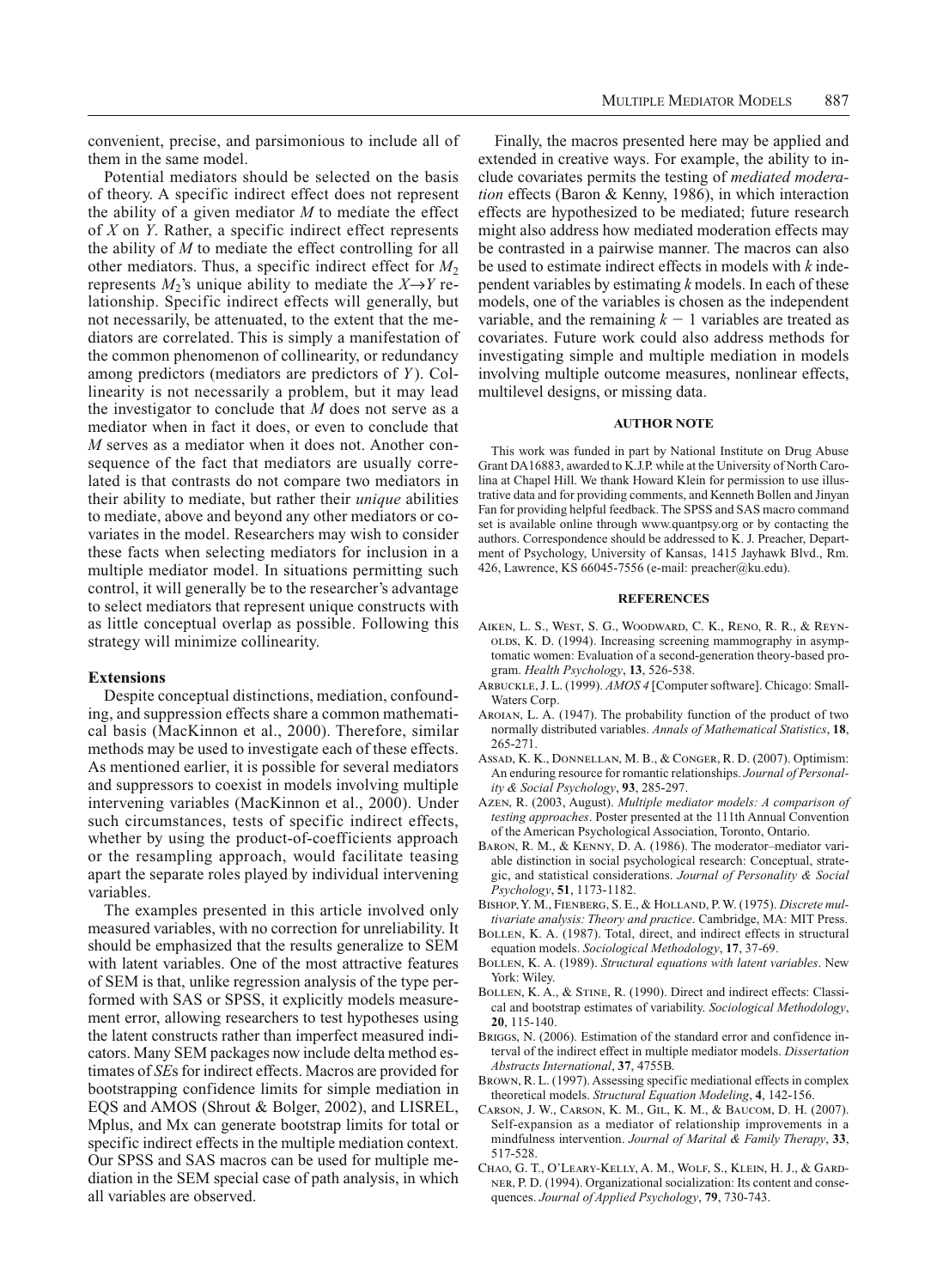- Cheung, M. W.-L. (2007). Comparison of approaches to constructing confidence intervals for mediating effects using structural equation models. *Structural Equation Modeling*, **14**, 227-246.
- Cohen, J., Cohen, P., West, S. G., & Aiken, L. S. (2003). *Applied multiple regression/correlation analysis for the behavioral sciences* (3rd ed.). Mahwah, NJ: Erlbaum.
- Cole, D. A., & Maxwell, S. E. (2003). Testing mediational models with longitudinal data: Questions and tips in the use of structural equation modeling. *Journal of Abnormal Psychology*, **112**, 558-577.
- Collins, L. M., Graham, J. W., & Flaherty, B. P. (1998). An alternative framework for defining mediation. *Multivariate Behavioral Research*, **33**, 295-312.
- Constantine, M. G. (2007). Racial microaggressions against African American clients in cross-racial counseling relationships. *Journal of Counseling Psychology*, **54**, 1-16.
- Craig, C. C. (1936). On the frequency function of xy. *The Annals of Mathematical Statistics*, **7**, 1-15.
- DE ZAVALA, A. G., & VAN BERGH, A. (2007). Need for cognitive closure and conservative political beliefs: Differential mediation by personal worldviews. *Political Psychology*, **28**, 587-608.
- Efron, B. (1987). Better bootstrap confidence intervals. *Journal of the American Statistical Association*, **82**, 171-185.
- Efron, B., & Tibshirani, R. J. (1993). *An introduction to the bootstrap*. Boca Raton, FL: Chapman & Hall.
- Fox, J. (1985). Effects analysis in structural equation models II: Calculation of specific indirect effects. *Sociological Methods & Research*, **14**, 81-95.
- Gudmundsdottir, B., Beck, J. G., Coffey, S. F., Miller, L., & Palyo, S. A. (2004). Quality of life and post trauma symptomatology in motor vehicle accident survivors: The mediating effects of depression and anxiety. *Depression & Anxiety*, **20**, 187-189.
- HOLBERT, R. L., SHAH, D. V., & KWAK, N. (2003). Political implications of prime-time drama and sitcom use: Genres of representation and opinions concerning women's rights. *Journal of Communication*, **53**, 45-60.
- HOLBERT, R. L., & STEPHENSON, M. T. (2003). The importance of indirect effects in media effects research: Testing for mediation in structural equation modeling. *Journal of Broadcasting & Electronic Media*, **47**, 556-572.
- JUDD, C. M., & KENNY, D. A. (1981). Process analysis: Estimating mediation in treatment evaluations. *Evaluation Review*, **5**, 602-619.
- Kalyanaraman, S., & Sundar, S. S. (2006). The psychological appeal of personalized content in web portals: Does customization affect attitudes and behavior? *Journal of Communication*, **56**, 110-132.
- Kenny, D. A., Kashy, D. A., & Bolger, N. (1998). Data analysis in social psychology. In D. Gilbert, S. T. Fiske, & G. Lindzey (Eds.), *Handbook of social psychology* (4th ed., Vol. 1, pp. 233-265). New York: McGraw-Hill.
- Klein, H. J., Fan, J., & Preacher, K. J. (2006). The effects of early socialization experiences on content mastery and outcomes: A mediational approach. *Journal of Vocational Behavior*, **68**, 96-115.
- Lockwood, C. M., & MacKinnon, D. P. (1998). Bootstrapping the standard error of the mediated effect. *Proceedings of the 23rd Annual Meeting of SAS Users Group International* (pp. 997-1002). Cary, NC: SAS Institute, Inc.
- MacKinnon, D. P. (1994). Analysis of mediating variables in prevention and intervention research. In A. Cázares & L. Beatty (Eds.), *Scientific methods for prevention intervention research* (NIDA Monograph No. 139, pp. 127-153). Rockville, MD: National Institute on Drug Abuse.
- MacKinnon, D. P. (2000). Contrasts in multiple mediator models. In J. Rose, L. Chassin, C. C. Presson, & S. J. Sherman (Eds.), *Multivariate applications in substance use research: New methods for new questions* (pp. 141-160). Mahwah, NJ: Erlbaum.
- MacKinnon, D. P., & Dwyer, J. H. (1993). Estimating mediated effects in prevention studies. *Evaluation Review*, **17**, 144-158.
- MacKinnon, D. P., Fritz, M. S., Williams, J., & Lockwood, C. M. (2007). Distribution of the product confidence limits for the indirect effect: Program PRODCLIN. *Behavior Research Methods*, **39**, 384-389.
- MacKinnon, D. P., Krull, J. L., & Lockwood, C. M. (2000). Equivalence of the mediation, confounding, and suppression effect. *Prevention Science*, **1**, 173-181.
- MACKINNON, D. P., LOCKWOOD, C. M., HOFFMAN, J. M., WEST, S. G., & SHEETS, V. (2002). A comparison of methods to test mediation and other intervening variable effects. *Psychological Methods*, **7**, 83-104.
- MACKINNON, D. P., LOCKWOOD, C. M., & WILLIAMS, J. (2004). Confidence limits for the indirect effect: Distribution of the product and resampling methods. *Multivariate Behavioral Research*, **39**, 99-128.
- Morgeson, F. P., Delaney-Klinger, K., & Hemingway, M. A. (2005). The importance of job autonomy, cognitive ability, and job-related skill for predicting role breadth and job performance. *Journal of Applied Psychology*, **90**, 399-406.
- Muthén, L. K., & Muthén, B. O. (2007). *Mplus user's guide* (5th ed.). Los Angeles: Muthén & Muthén.
- Neale, M. C., Boker, S. M., Xie, G., & Maes, H. H. (2003). *Mx: Statistical modeling* (6th ed.). Richmond, VA: Department of Psychiatry, Virginia Commonwealth University.
- Preacher, K. J., & Hayes, A. F. (2004). SPSS and SAS procedures for estimating indirect effects in simple mediation models. *Behavior Research Methods, Instruments, & Computers*, **36**, 717-731.
- PREACHER, K. J., & HAYES, A. F. (2008). Contemporary approaches to assessing mediation in communication research. In A. F. Hayes, M. D. Slater, & L. B. Snyder (Eds.), *The Sage sourcebook of advanced data analysis methods for communication research* (pp. 13-54). Thousand Oaks, CA: Sage.
- PREACHER, K. J., RUCKER, D. D., & HAYES, A. F. (2007). Assessing moderated mediation hypotheses: Theory, methods, and prescriptions. *Multivariate Behavioral Research*, **42**, 185-227.
- RAVER, J. L., & GELFAND, M. J. (2005). Beyond the individual victim: Linking sexual harassment, team processes, and team performance. *Academy of Management Journal*, **48**, 387-400.
- Reynolds, K. D., Bishop, D. B., Chou, C.-P., Xie, B., Nebeling, L., & Perry, C. L. (2004). Contrasting mediating variables in two 5-a-day nutrition intervention programs. *Preventive Medicine*, **39**, 882-893.
- RUTTER, A., & HINE, D. W. (2005). Sex differences in workplace aggression: An investigation of moderation and mediation effects. *Aggressive Behavior*, **31**, 254-270.
- SHROUT, P. E., & BOLGER, N. (2002). Mediation in experimental and nonexperimental studies: New procedures and recommendations. *Psychological Methods*, **7**, 422-445.
- SOBEL, M. E. (1982). Asymptotic confidence intervals for indirect effects in structural equations models. In S. Leinhart (Ed.), *Sociological methodology 1982* (pp. 290-312). San Francisco: Jossey-Bass.
- SOBEL, M. E. (1986). Some new results on indirect effects and their standard errors in covariance structure models. In N. Tuma (Ed.), *Sociological Methodology 1986* (pp. 159-186). Washington, DC: American Sociological Association.
- Springer, M. D. (1979). *The algebra of random variables*. New York: Wiley.
- TAYLOR, A. B., MACKINNON, D. P., & TEIN, J.-Y. (2008). Tests of the three-path mediated effect. *Organizational Research Methods*, **11**, 241-269.
- WEST, S. G., & AIKEN, L. S. (1997). Toward understanding individual effects in multicomponent prevention programs: Design and analysis strategies. In K. J. Bryant, M. Windle, & S. G. West (Eds.), *The science of prevention: Methodological advances from alcohol and substance abuse research* (pp. 167-209). Washington, DC: American Psychological Association.
- WILLIAMS, J. (2004). *Resampling and distribution of the product methods for testing indirect effects in complex models*. Unpublished doctoral dissertation, Arizona State University, Tempe, AZ.
- Williams, J., & MacKinnon, D. P. (2008). Resampling and distribution of the product methods for testing indirect effects in complex models. *Structural Equation Modeling*, **15**, 23-51.

#### **NOTES**

1. Other forms of mediation are possible, such as models of the form  $X \rightarrow M_1 \rightarrow M_2 \rightarrow Y$ . For a discussion of such models, see Taylor, MacKinnon, and Tein (2008).

2. This pattern may occur in models containing both a mediation effect and a suppression effect. Even though either effect may be large and significant, their sum may be small and nonsignificant.

3. www.quantpsy.org.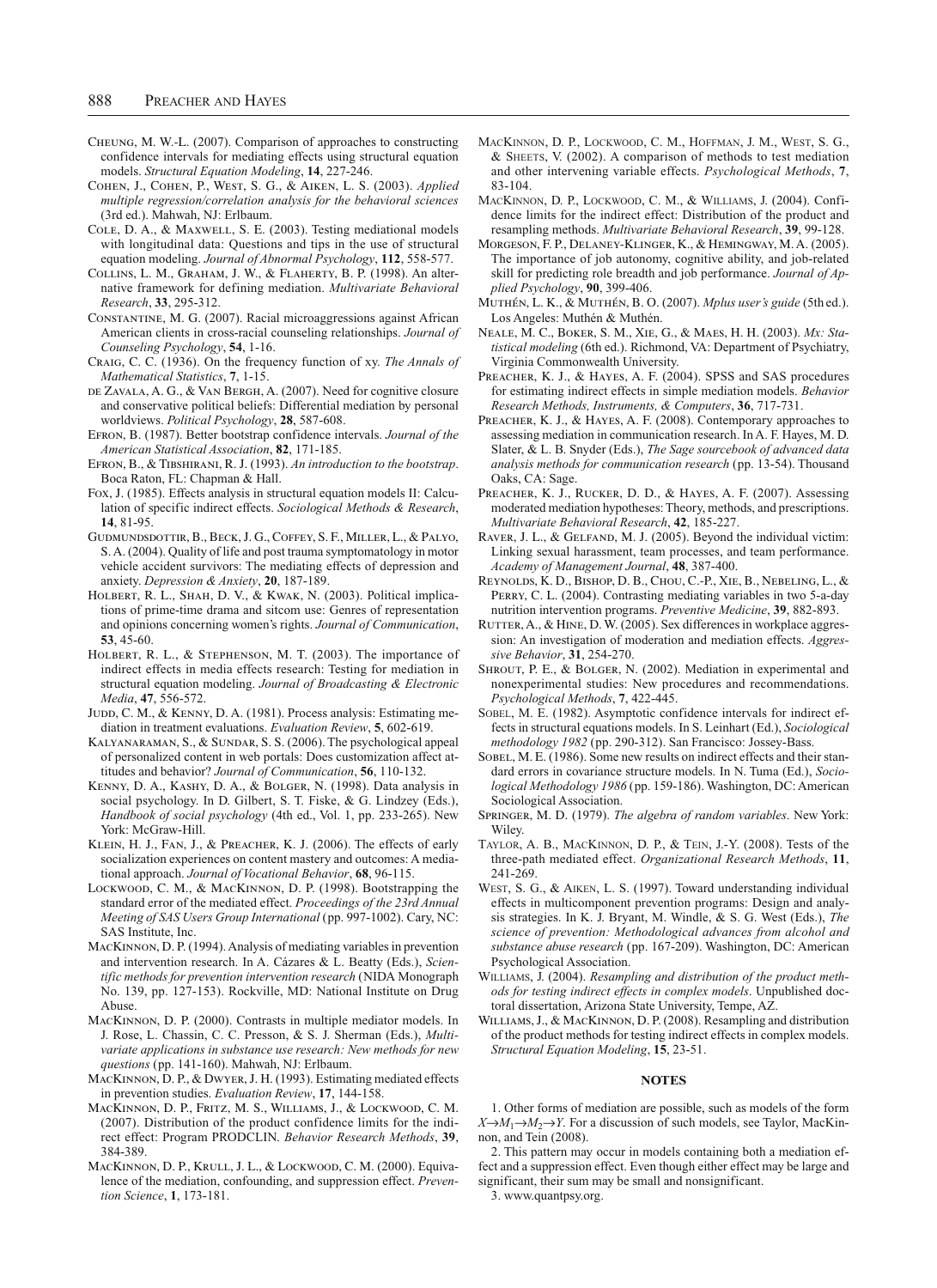4. Such paradoxes occur frequently and are a result, in part, of thinking about effects in dichotomous terms—as zero or something else. For example, a researcher may reject an omnibus null hypothesis that three means are different from each other using ANOVA even though post hoc comparisons between means may fail to find that any two means are statistically different. Or the multiple correlation in a regression analysis may be different from zero even though none of the regression coefficients for the individual predictors are. Ultimately, such paradoxes result from conducting multiple tests that differ in power.

5. There is no consensus as to how many bootstrap samples should be generated, except that more is better. Given that the percentile endpoints are estimated using extremes of the sampling distribution and that, for BCa intervals, a good estimate of the acceleration constant is needed, it is important to minimize sampling variance in these estimates. We recommend at least 5,000 resamples for final reporting, although 1,000 is probably sufficient for preliminary analyses. There is little reason to use fewer, given the speed of today's desktop computing technology.

# **APPENDIX A Mplus and LISREL Syntax**

The following Mplus syntax assumes that the user has a data set with four variables  $(x, m1, m2, and y)$  and that it is of interest to estimate the specific indirect effects of x on y through m1 and m2 using bias-corrected bootstrapping. If it is desired to test the contrast hypothesis that the two indirect effects are equal, the "!" symbols should be omitted before running.

```
TITLE: Two-mediator example with contrast
DATA: FILE IS example.dat;
VARIABLE: NAMES ARE x m1-m2 y;
ANALYSIS: BOOTSTRAP = 5000;MODEL: m1 ON x(a1); m2 ON x(a2); y ON m1(b1);
       y ON m2(b2); y on x; m1 WITH m2;
MODEL INDIRECT: y IND m1 x; y IND m2 x;
!MODEL CONSTRAINT: NEW(a1b1 a2b2 con);
! alb1=a1*b1; a2b2=a2*b2; con=a1b1-a2b2;
OUTPUT: CINTERVAL(BCBOOTSTRAP);
```
The following LISREL syntax assumes that the user has a data set with four variables  $(x, m1, m2, and y; N =$ 20) and that it is of interest to contrast the two indirect effects using a likelihood ratio test. The *p*-value associated with the reported  $\chi^2$  statistic reflects the result of the LR test.

```
TI Multiple Mediator Example
DA NI=4 NO=20 MA=CMRA FIexample.dat
MO NY=4 NE=4 LY=ID PS=SY, FI BE=FU, FI TE=ZE
LE.
x m1 m2 y
PA PS
1
0 1
0 1 1
0 0 0 1
MA PS
.5
  0 .5
  0 .1 .5
  0 0 0 .5
PA BE
0 0 0 0
1 0 0 0
1 0 0 0
1 1 1 0
MA BE
  0 0 0 0
.5 0 0 0
.5 0 0 0
.5.5.5 0
CO BE(2, 1) = BE(3, 1) * BE(4, 3) * BE(4, 2) * * -1
PD
OU ME=ML ND=6 EF EP=0.00001 IT=2000 NS EC AD=OFF
```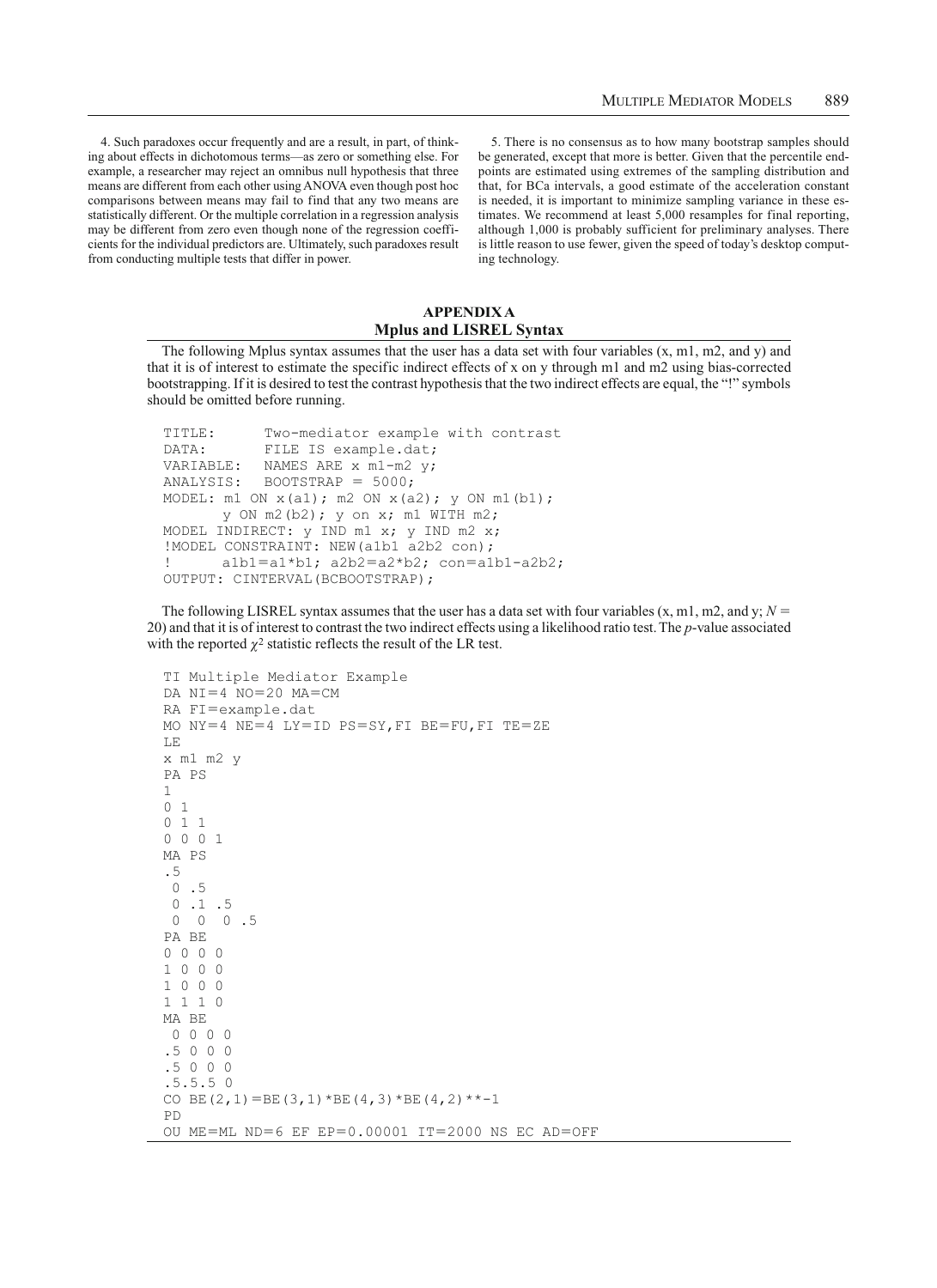# **APPENDIX B SPSS Macro Input and Output**

The macro command set (available for both SPSS and SAS) can be found at www.quantpsy.org.

### Macro command line:

INDIRECT Y = jobsat/X = helpful/M = politics people perform/C =  $0/BOOT$  =  $5000/CONF = 95/CONTRAST = 1/PERCENT = 1/BC = 1/BCA = 1.$ Macro output: Run MATRIX procedure: Dependent, Independent, and Proposed Mediator Variables:  $DV =$  jobsat  $IV =$  helpful  $MEDS =$  politics people perform Sample size 141 IV to Mediators (a paths) Coeff se t p politics .2106 .0473 4.4571 .0000 people .2281 .0477 4.7860 .0000 perform .1710 .0606 2.8245 .0054 Direct Effects of Mediators on DV (b paths) Coeff se t p politics .1052 .0983 1.0705 .2863 people .3489 .0954 3.6577 .0004 perform .0332 .0783 .4245 .6719 Total Effect of IV on DV (c path) Coeff se t p<br>helpful .2131 .0532 4.0061 .0001  $.2131$   $.0532$   $4.0061$ Direct Effect of IV on DV (c' path) Coeff se t p<br>.1057 .0559 1.8922 .0606 helpful .1057 .0559 Fit Statistics for DV Model R-sq Adj R-sq<br>2230 Adj R-sq F df1 df2 p<br>2230 .2001 9.7553 4.0000 136.0000 .0000  $.2230$   $.2001$   $.9.7553$   $.4.0000$   $.136.0000$ \*\*\*\*\*\*\*\*\*\*\*\*\*\*\*\*\*\*\*\*\*\*\*\*\*\*\*\*\*\*\*\*\*\*\*\*\*\*\*\*\*\*\*\*\*\*\*\*\*\*\*\*\*\*\*\*\*\*\*\*\*\*\*\*\* NORMAL THEORY TESTS FOR INDIRECT EFFECTS Indirect Effects of IV on DV through Proposed Mediators (ab paths)

|                | Effect   | se    | Ζ         | p     |  |
|----------------|----------|-------|-----------|-------|--|
| TOTAL          | .1074    | .0312 | 3.4452    | .0006 |  |
| politics       | .0222    | .0210 | 1.0555    | .2912 |  |
| people         | .0796    | .0271 | 2.9366    | .0033 |  |
| perform        | .0057    | .0133 | .4258     | .6702 |  |
| C1             | $-.0574$ | .0360 | $-1.5932$ | .1111 |  |
| C <sub>2</sub> | .0165    | .0284 | .5801     | .5619 |  |
| C <sub>3</sub> | .0739    | .0325 | 2.2730    | .0230 |  |
|                |          |       |           |       |  |
|                |          |       |           |       |  |